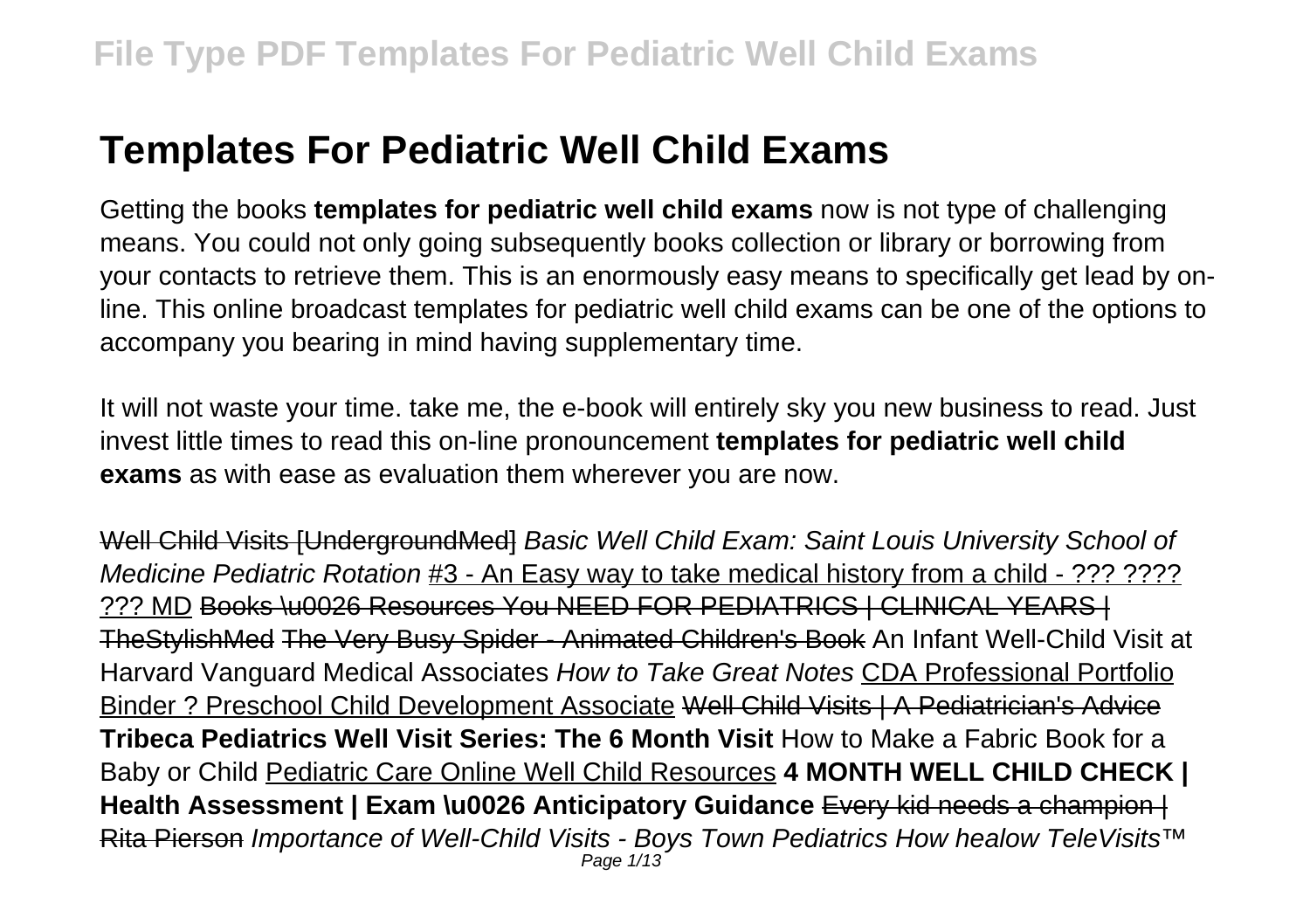### Saved a Pediatric Practice

TWO MONTH OLD HEALTH ASSESSMENT | Physical Exam \u0026 Anticipatory Guidance HMG Pediatrician Dr. Cassie Hudson - Well Child Visits and Immunizations **Sugar: The Bitter Truth** Ask the Expert: Pediatric well-child visits Templates For Pediatric Well Child Child Health PowerPoint Template. PoweredTemplate. 275 Child Games PowerPoint Template. PoweredTemplate. 170 Paediatrist PowerPoint Template. ... Pediatrics PowerPoint Templates & Google Slides Themes Related searches: Pediatrician, Children, Pediatric hygiene, Hospital;

## Pediatrics PowerPoint Templates and Google Slides Themes ...

Best Pediatrics PowerPoint Templates. CrystalGraphics is the award-winning provider of the world's largest collection of templates for PowerPoint. Our beautiful, affordable PowerPoint templates are used and trusted by both small and large companies around the world. Look around. You'll like what you see!

## Pediatrics PowerPoint Templates w/ Pediatrics-Themed ...

Under the Agency for Healthcare Research and Quality (AHRQ) funded grant Improving Pediatric Safety and Quality with Healthcare IT, the Partners Quality Improvement Group created pediatric visit templates for the ambulatory environment. These templates were designed to enhance care both at well-child visits as well as for visits with chronic conditions.

Pediatric Documentation Templates | AHRQ Digital ... Page 2/13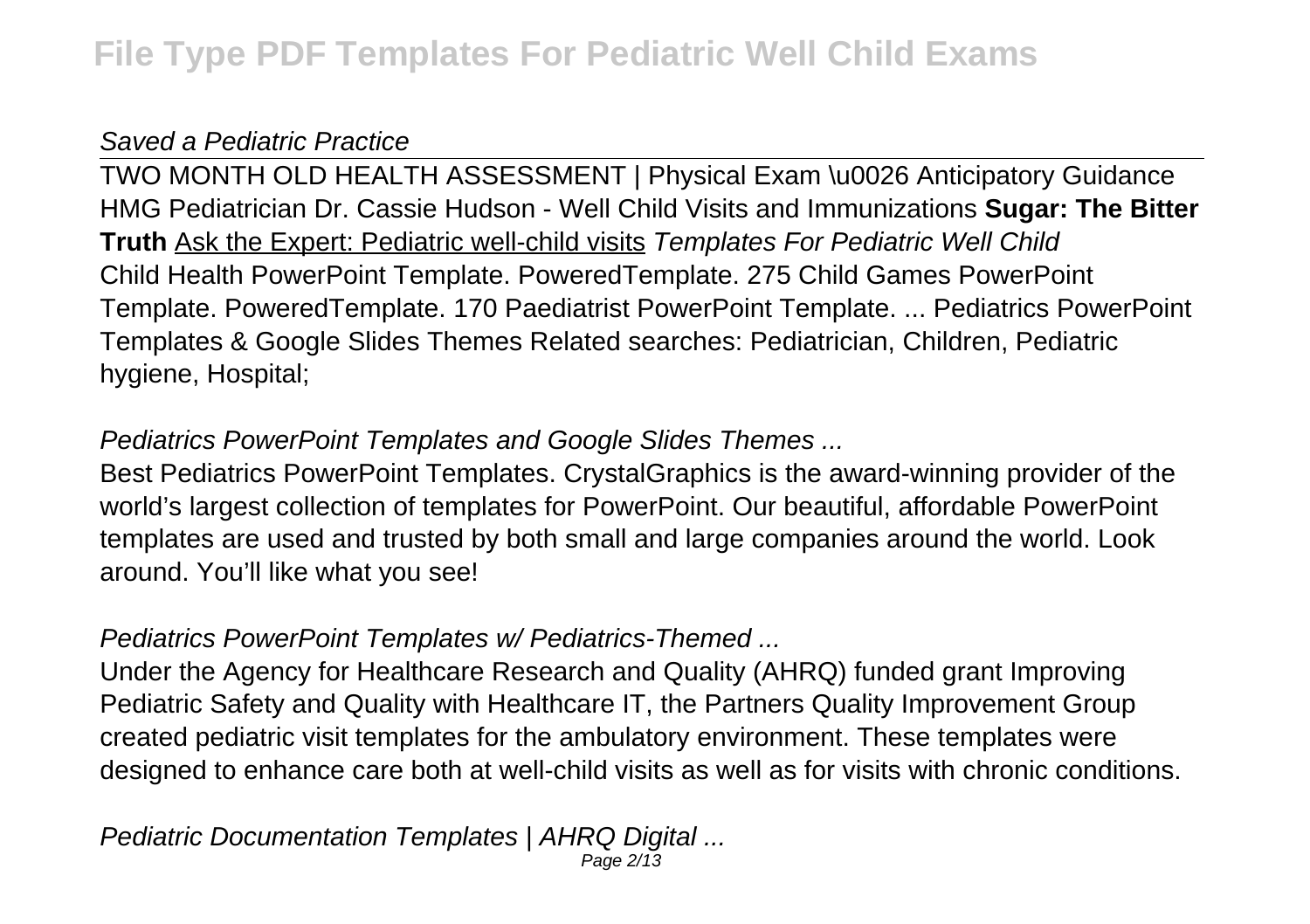well-child visits. For HEDIS well-child measures, please note that documentation in the patient's chart is required for evidence of health education and anticipatory guidance. Ventura Family Medicine - Well Child Check Visit Notes Well Child Documentation Tips Be sure your documentation meets all EPSDT well child requirements. Thorough

#### Well Child Documentation

NEWBORN WT/COLOR CHECK SUBJECTIVE: - day old infant born to a year old G at weeks by . No pregnancy or delivery problems. Mother was blood type, HBsAg neg, rubella immune, GBS \_, other labs also unremarkable. In the hospital, the patient received the initial HBV vaccine, passed the he...

#### Ventura Family Medicine - Well Child Check Visit Notes

American Academy of Pediatrics: Recommendations for Preventive Pediatric Health Care (Periodicity Schedule) Screening Guidelines, Tools, and Recommendations The following resources on pediatric preventive screening are presented alphabetically by topic:

#### Well-Child Care Toolkit - Bright Futures

Resources for Children and Teens; Resources for Families; Well-Child Visits: Parent and Patient Education; Quality Improvement. Bright Futures Preventive Services Quality Improvement Measures; QI Networks ; QI Training Resources ; QI Office System Tools ; QI and Pediatric Residents; Media Center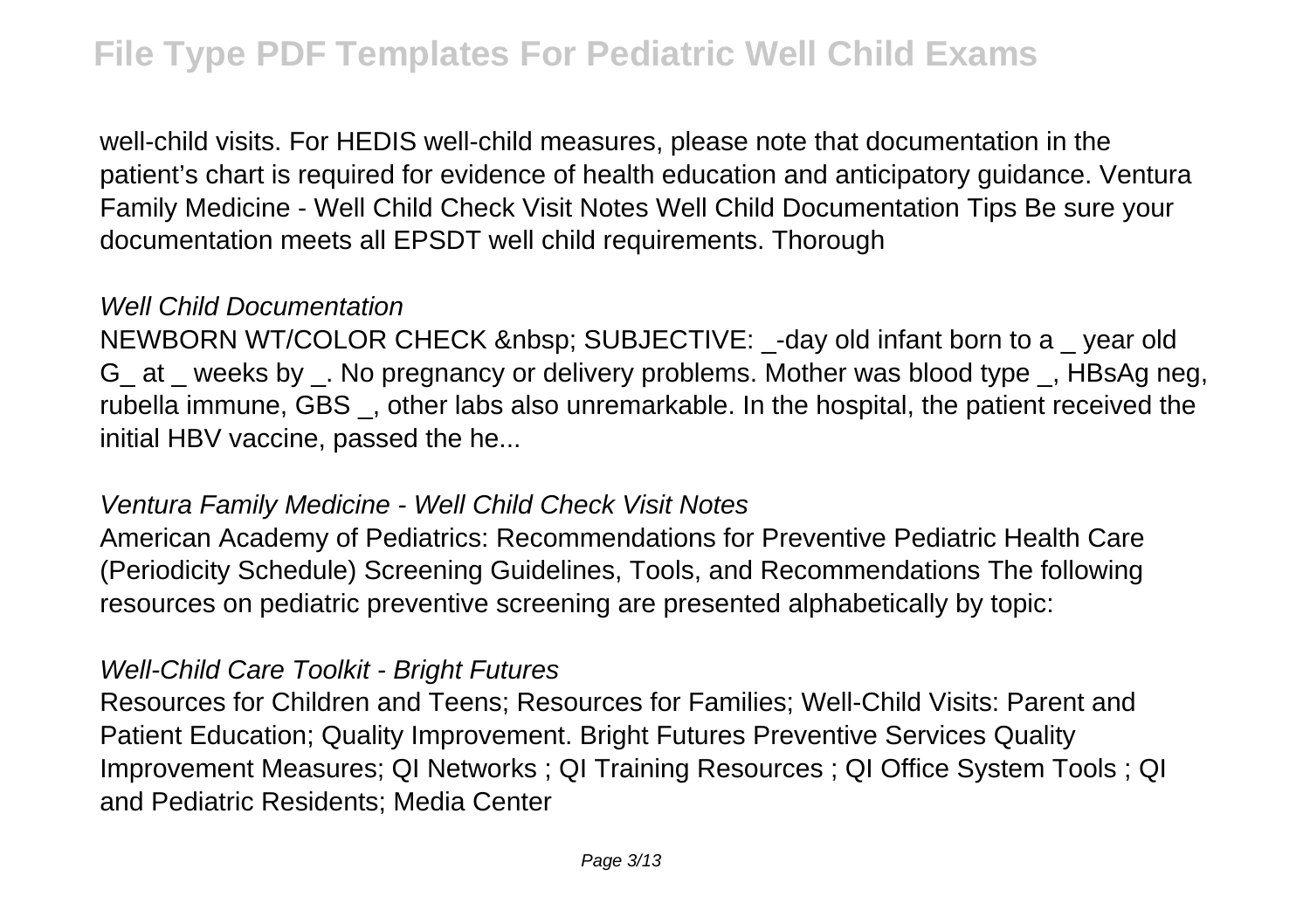#### Well-Child Visits: Parent and Patient Education

This guidance has been prepared to provide health professionals working in paediatrics and child health with advice around the ongoing outbreak of COVID-19. Guidance on this page is applicable to all paediatricians, with advice signposted information for settings specific guidance (community, neonatal and acute). It also links to further information developed by national bodies.

### COVID-19 - guidance for paediatric services | RCPCH

Well-child visits for infants and young children (up to five years) provide opportunities for physicians to screen for medical problems (including psychosocial concerns), to provide anticipatory ...

#### Well-Child Visits for Infants and Young Children ...

The Bright Futures /American Academy of Pediatrics (AAP) developed a set of comprehensive health guidelines for well-child care, known as the " periodicity schedule." It is a schedule of screenings and assessments recommended at each well-child visit from infancy through adolescence. Schedule of Well-Child Visits:

#### AAP Schedule of Well-Child Care Visits - HealthyChildren.org

Complete one of these forms for your child's periodic asthma visits: Asthma Control Test 4 to 11 years old or the Asthma Control Test for 12 years and older. Meet and Greet Visit If you are considering changing your pediatric practice affiliation, you have the option to schedule a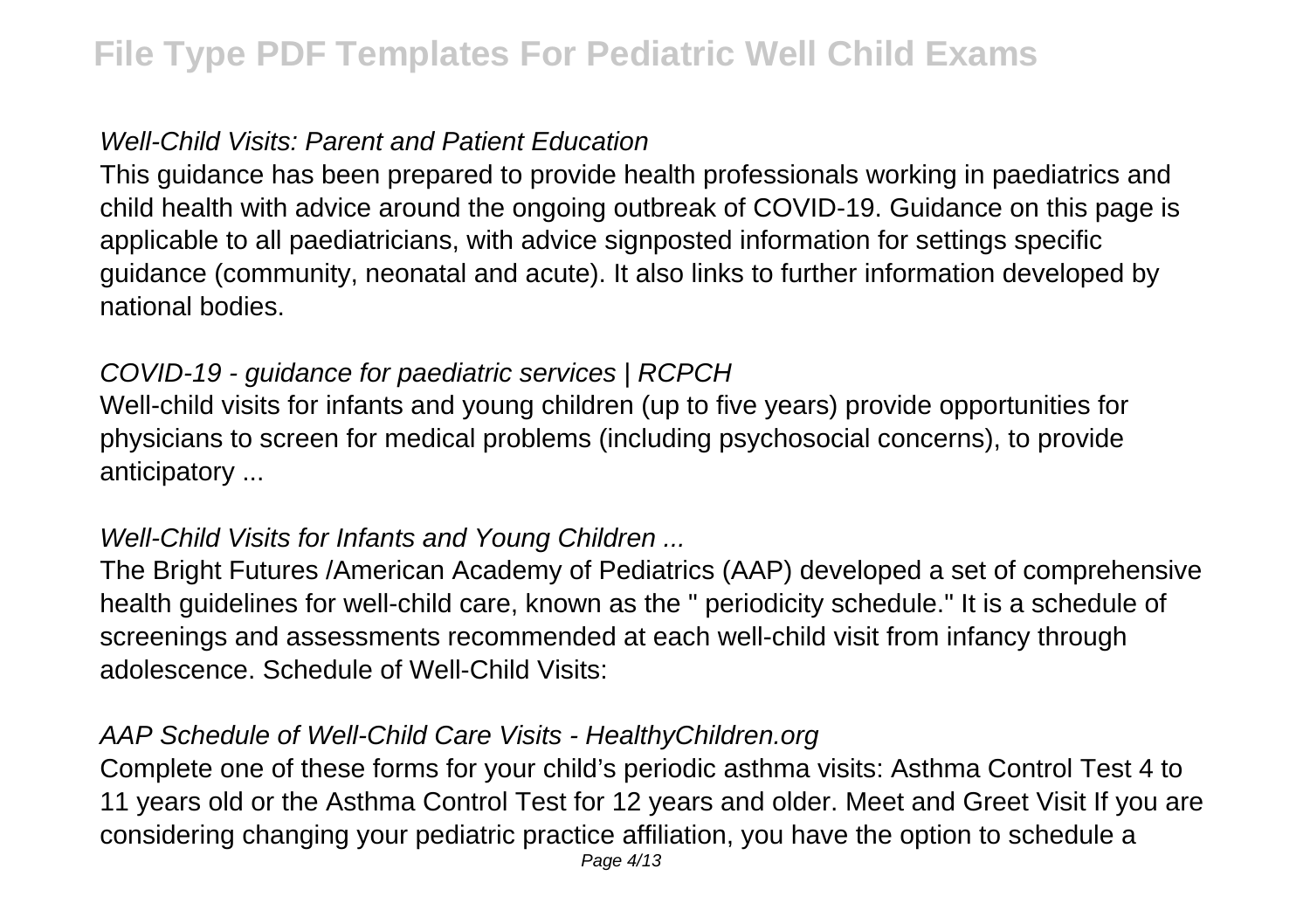"Meet and Greet" visit (no fee) to meet with Dr. Bergman.

#### Forms | The Pediatric Place

The Well Care (EPSDT) Exam Forms, are revised as of 2/06 as are the Anticipatory Guidance tables that accompany the forms. These forms and tables should be used from birth through age 20. The new forms consist of full pages for each age or age range to give providers more room to record comments regarding the findings from each screen and an expanded anticipatory guidance section.

#### Well Care Exam Forms and Anticipatory Guidance

PEDIATRIC HISTORY AND PHYSICAL EXAM TEMPLATE Informant: Mother Primary Care Physician: Dr. J. Alexander Chief Complaint: 15 month Latino female presents for 15 month check-up. History of Present Illness: Well-nourished, ambulatory child brought into clinic today for routine examination and scheduled immunizations.

#### PEDIATRIC HISTORY AND PHYSICAL EXAM TEMPLATE

EPSDT & Well Child Visits Periodicity Schedule. 2019 Periodicity Schedule . TNAAP EPSDT Coding Guide. TNAAP EPSDT Coding Guide . Well Child Forms. Complete Set of Age Specific Encounter Forms. Lead Screening. Risk Assessment Lead/TB/Cholesterol; Risk Assessment Lead/TB/Cholesterol ; State Form for Reporting Elevated Blood Lead Levels

EPSDT & Well Child Visits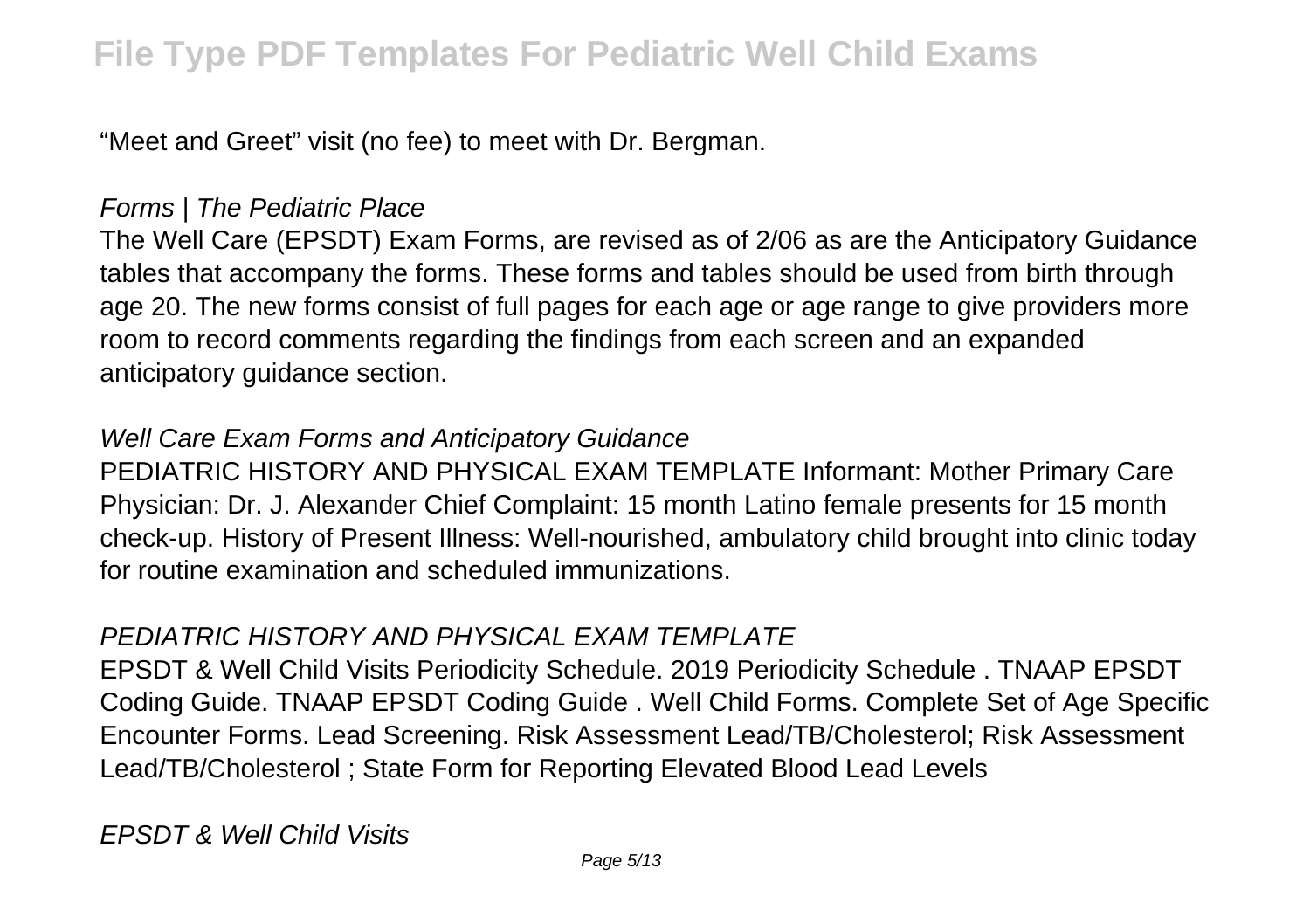Pediatric healthcare is important to the well being of our future generations. From birth through adolescence, new parents rely on our pediatric doctors. Northern Utah Pediatrics offers comprehensive pediatric care from well-baby visits to managing chronic conditions. Recommended Well-Child Visits

#### Well-Child Visits - Intermountain Healthcare

Learn About Coding for Pediatric Preventive Care ; ... information to individualize the visit and prioritize what is most important for each patient and family during the well-child visit. ... presentation templates and handouts, and the online resources available from this Web site.

#### Clinical Practice - American Academy of Pediatrics

Download Child Care PowerPoint templates (ppt) and Google Slides themes to create awesome presentations. Free + Easy to edit + Professional + Lots backgrounds.

Child Care PowerPoint Templates and Google Slides Themes ...

PEDIATRIC HISTORY & PHYSICAL EXAM (CHILDREN ARE NOT JUST LITTLE ADULTS)-HISTORY- Learning Objectives: 1. To understand the content differences in obtaining a medical history on a pediatric patient compared to an adult. a. To understand how the age of the child has an impact on obtaining an appropriate medical history. 2.

### PEDIATRIC HISTORY & PHYSICAL EXAM

Child (2 years and older) Have the child remove his or her shoes. Have the child stand up with Page 6/13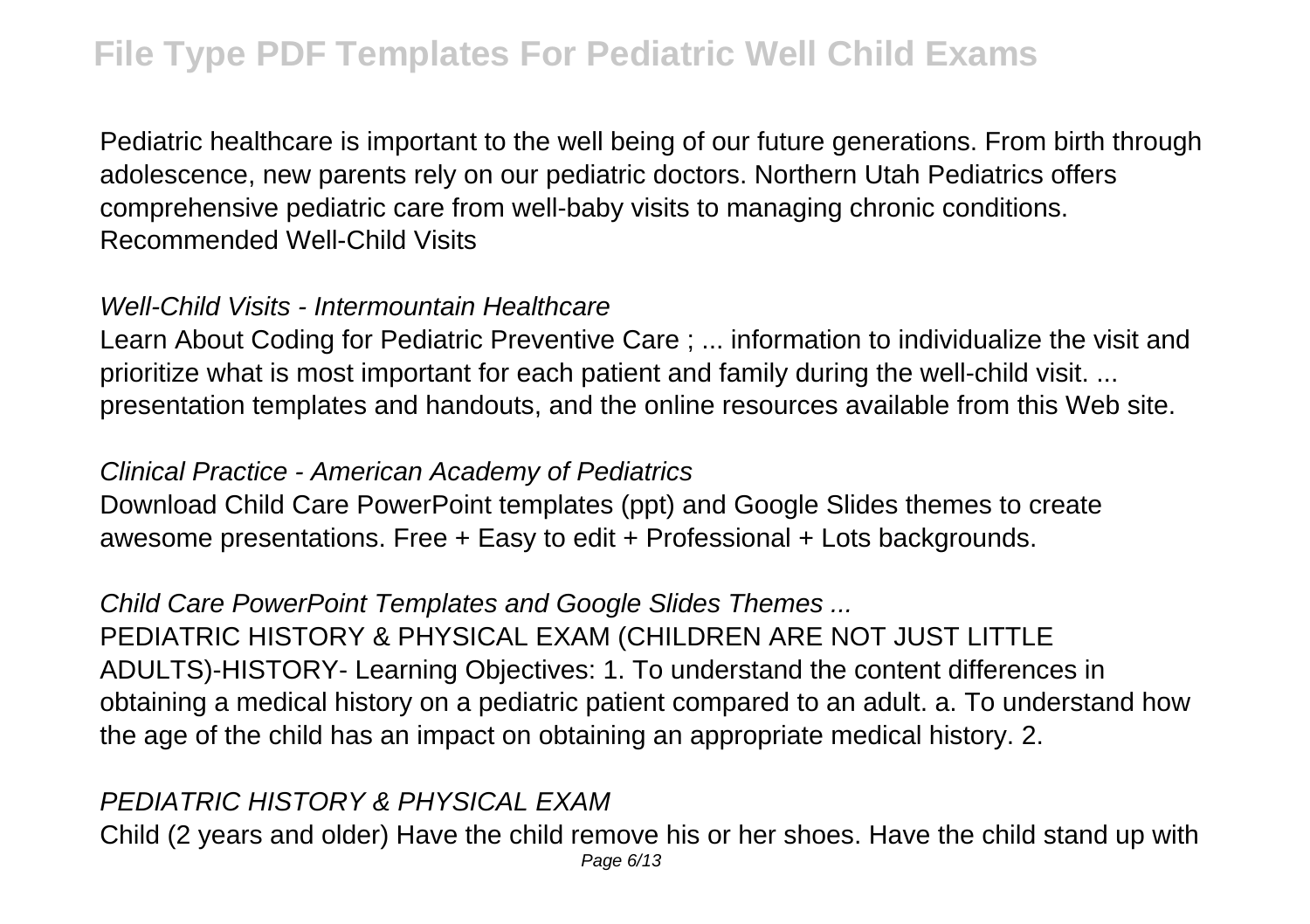the bottom of the heels on floor and back of foot touching the wall, knees straight, scapula and occiput also on the wall, looking straight ahead with head held level.

Designed to save time and assist busy practitioners, this book guides standardized assessment and documentation of a patient's condition by providing ready-to-use forms that represent the 'gold standard' of current practice.

This essential resource provides key background information and recommendations for themes critical to healthy child development along with well-child supervision standards for 31 age-based visits--from Newborn through 21 Years. What's in the Bright Futures Guidelines, Fourth Edition? Twelve health promotion themes addressing - lifelong health for families and communities NEW - family support - health for children and youth with special health care needs NEW - healthy development - mental health - healthy weight - healthy nutrition physical activity - oral health - healthy adolescent development - healthy and safe use of social media NEW - safety and injury prevention 31 age-based health supervision visits--Newborn to 21 Years All the information and guidance that's needed to give children optimal health outcomes -Context -Health Supervision -History -Surveillance of Development -Review of Systems -Observation of Parent-Child Interaction -Physical Examination -Medical Screening Page 7/13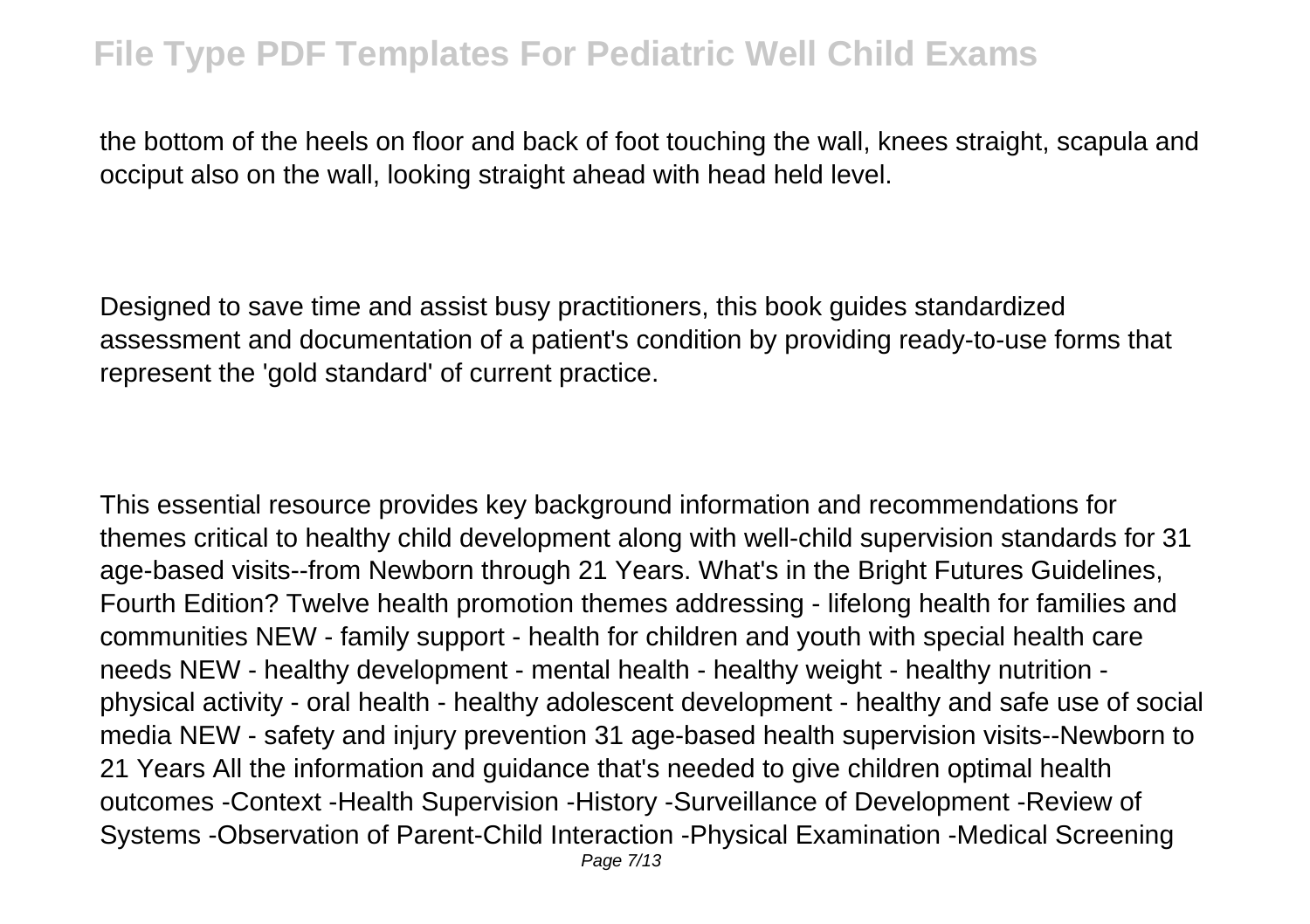-Immunizations -Anticipatory Guidance What's NEW in the 4th Edition? -Builds upon previous editions with new and updated content that reflects the latest research. -Incorporates evidencedriven recommendations. -Includes three new health promotion themes: -Promoting Lifelong Health for Families and Communities -Promoting Health for Children and Youth With Special Health Care Needs -Promoting the Healthy and Safe Use of Social Media -Includes new screen time recommendations -Provides greater focus on lifelong physical and mental health -Weaves social determinants of health throughout the Visits, allowing health care professionals to consider social factors like food insecurity, violence, and drug use that may affect a child's and family's health -Features updated Milestones of Development and Developmental Surveillance questions -Provides new clinical content that informs health care professionals about the latest recommendations and provides guidance on how to implement them in practice -Maternal depression screening, Safe sleep, Iron supplementation in breast fed infants, Fluoride varnish, Dyslipidemia blood screening -Includes updates to several Adolescent screenings With Bright Futures, health care professionals can accomplish 4 tasks in 18 minutes -Disease detection -Disease prevention -Health promotion -Anticipatory guidance What is Bright Futures? -A set of theory-based, evidence-driven, and systemsoriented principles, strategies, and tools that health care professionals can use to improve the health and well-being of children through culturally appropriate interventions. Bright Futures addresses the current and emerging health promotion needs of families, clinical practices, communities, health systems, and policymakers. -The Bright Futures Guidelines are the blueprint for health supervision visits for all children. -Bright Futures is the health promotion and disease prevention part of the patient-centered medical home. Who can use Bright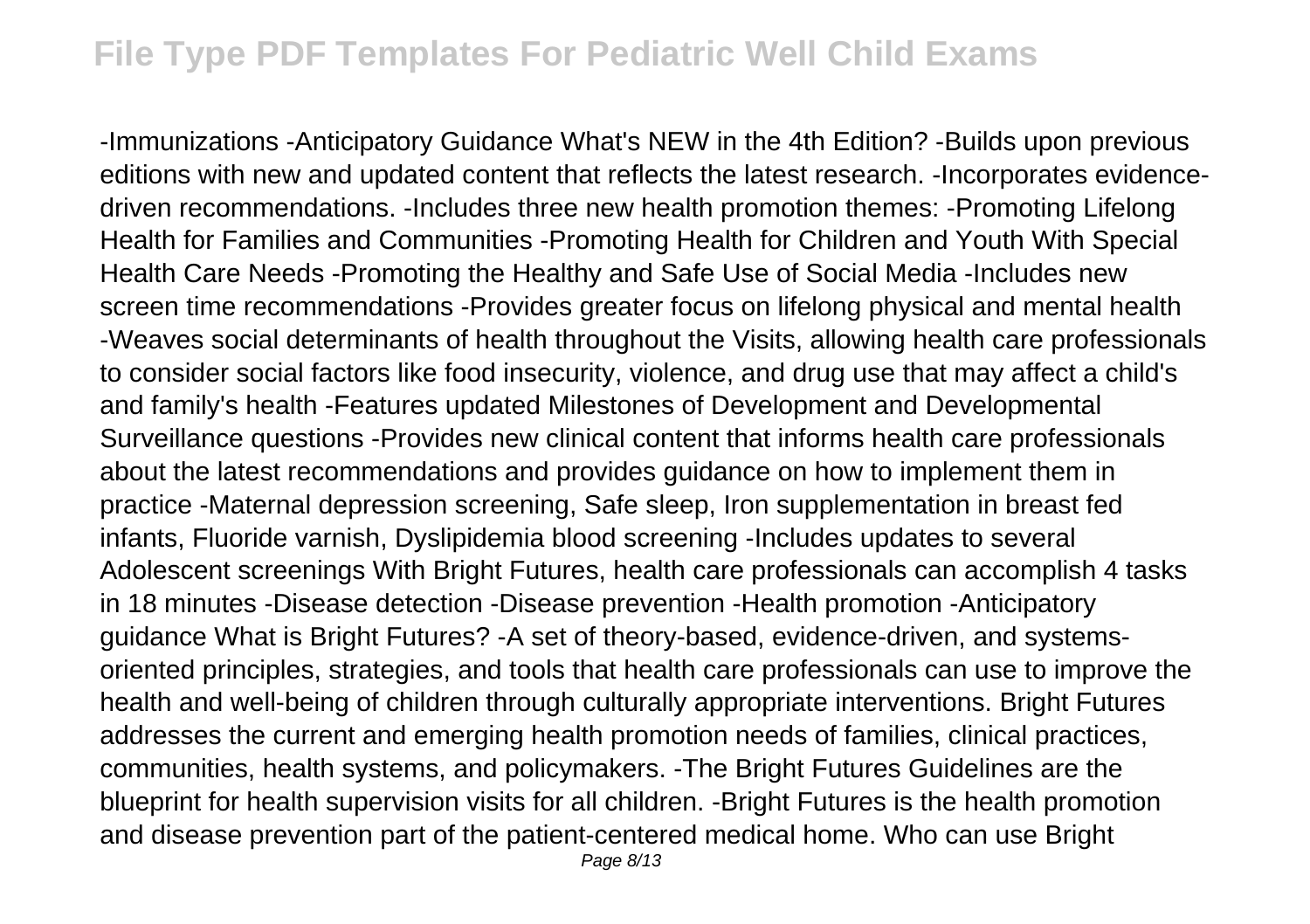Futures? -Child health professionals and practice staff who directly provide primary care -Parents and youth who participate in well-child visits -Public Health Professionals -Policymakers -Pediatric Educators -MD Residents

Now is a critical time in pediatric informatics. As information technologies—electronic health records (EHRs), personal health records (PHRs), computerized physician order entry (CPOE)—and standards (HL7) are developed to improve the quality of health care, it is imperative for policy makers and pediatricians to be aware of their impact on pediatric care and child health. Informed child advocates must be at the planning table as national and regional health information networks are developed to insure the unique health care needs of children are being met. Pediatric Informatics: Computer Applications in Child Health is a current digest of the important trends in pediatric informatics, written by leading experts in the field. This book explores how the management of biomedical data, information, and knowledge can optimize and advance child health. The contributors investigate the specific importance of pediatric informatics is derived from the biological, psychological, social and cultural needs that the distinguish children from other populations. These distinctions create complexities in the management of pediatric data and information that make children a vulnerable population and require the development of a new body of knowledge in pediatric informatics.

"This handbook serves the needs of undergraduate medical students ,nursing students and is good refresher for Pediatric post graduates." Reviewed by: Neel Kamal, Date: Aug. 14 This portable, photo-rich guide to physical examination for Nurse Practitioners and other primary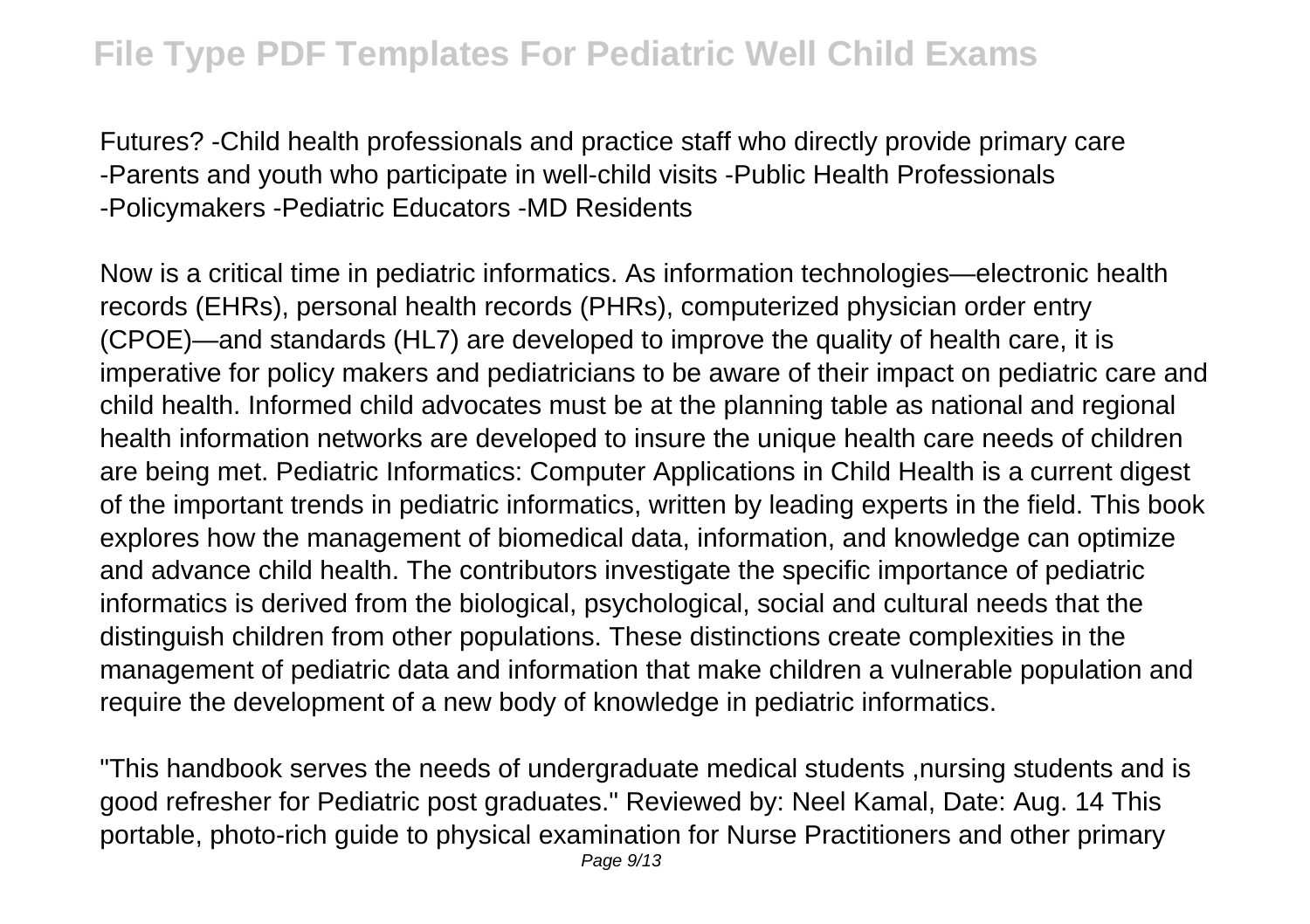care providers will help you develop the unique range of skills required to assess children of all ages. System chapters begin with embryological development and review the key developmental stages of childhood. For infants and young children, this step-by-step guide uses the "quiet-to-active" approach favored by pediatric experts and considered more effective for this age-group than the traditional head-to-toe approach used for adults. Other key topics include pediatric mental health assessment and growth and development screening and surveillance. Uses the quiet-to-active approach to the examination of infants and young children, starting with listening and moving on to touching, the pediatric assessment approach that yields the best results in this age group. More than 300 photos and line drawings facilitate learning and familiarize you with common assessment findings. Information Gathering tables highlight questions and data needed from the patient/guardian, with questions conveniently separated by age group, to help you take an accurate history. Charting examples show you how to record physical examination findings in the health record and acquaint you with documentation language and format. Pediatric Pearls highlight effective physical examination findings and techniques gleaned from actual practice. Coverage of assessment of the preterm infant equips you with practical tools for assessing this unique pediatric population. Full-color format facilitates readability and learning. An easy-access two-column format provides quick access to concise information. Spiral binding lets you lay the book flat or fold it back for easy visualization and quick reference in the clinical setting.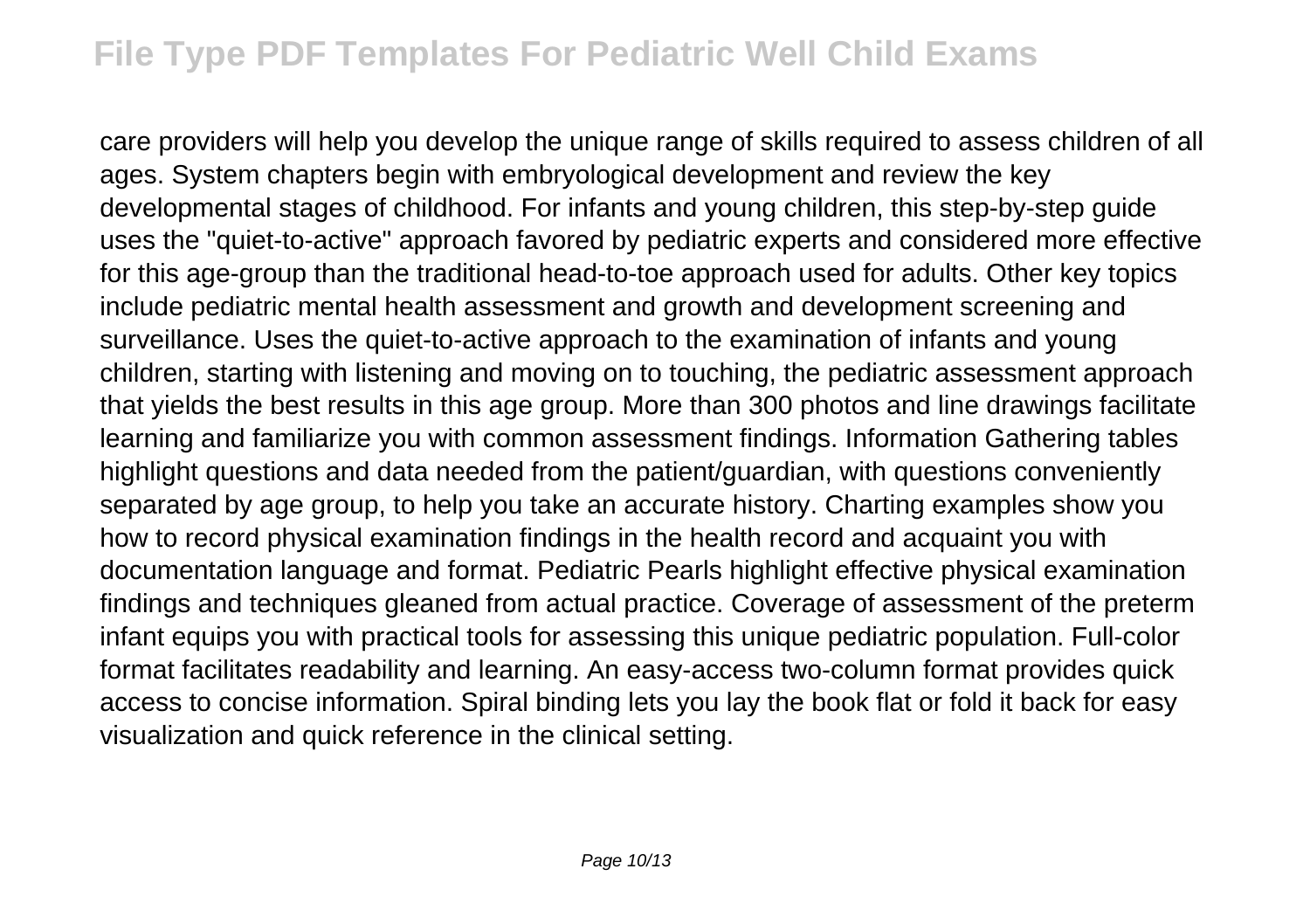Based on the Diagnostic and Statistical Manual for Primary Care: Child and Adolescent Version (DSM-PC), this state-of-the-art reference expertly guides you through normal and abnormal development and behavior for all pediatric age groups. See how neurobiological, environmental, and human relationship factors all contribute to developmental and behavioral disorders and know how to best diagnose and treat each patient you see. Accurately identify developmental and behavioral problems using the Diagnostic and Statistical Manual for Primary Care criteria, and evidence-based guidelines. Gain a clear understanding of the "normal" boundaries and variations within specific disorders. Make informed therapeutic decisions with the integration of basic science and practical information and recommendations from the Society of Developmental and Behavioral Pediatrics and the American Academy of Pediatrics. Avoid legal and ethical implications by consulting the Law, Policy, and Ethics chapter.

What does creativity mean in theory and in practice? Can all children and teachers respond creatively? What sorts of strategies can we adopt to promote a creative approach? Creativity is a term often discussed in relation to education, particularly in primary schools. This book sets out to explore what it means in both practical and theoretical terms for children, teachers and the context in which they work. The key areas of planning, resourcing, organizing, managing and assessing creativity are dealt with in an accessible and readable style. Cameos and classroom examples are used in order to indicate effective strategies for promoting creativity within and across curriculum subjects. Creativity is shown to be a powerful force which can be harnessed to increase the learning potential of both teachers and children.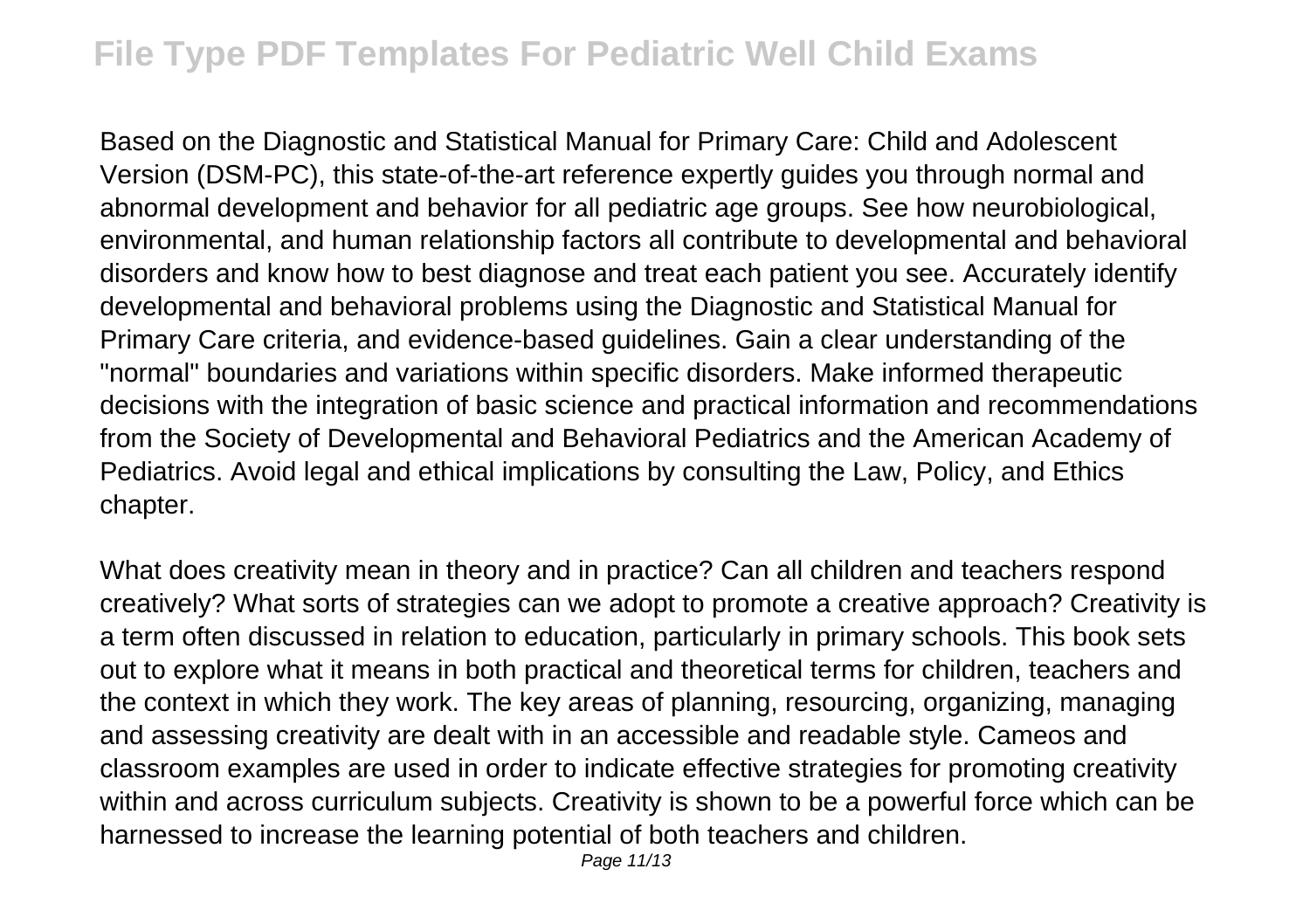Divorce has devastating effects on children. Yet for divorcing parents who carefully consider and manage the intricacies associated with this difficult time, both parents, as seen from the child's perspective, can remain as loving and supportive as they ever were. Parenting Through Divorce concisely lays out the specific emotions and reactions parents need to anticipate from their children while going through separation, divorce, and its aftermath. Rather than weighing parents down with complicated plans, confusing information, and legal terminology, this book takes a commonsense approach, providing readers in a state of emotional distress with the practical, down-to-earth advice they need to sensibly and comfortingly guide their children through this often-painful process. Covering the most common mistakes divorcing parents tend to make, as well as addressing special issues that come up for kids of different age groups, this book helps you retain a strong, healthy, and loving environment for your child, even in the midst of change. This is a much-needed repository of wisdom and practical counsel for any family going through a time of heightened feelings and fragile relationships.

Still a Family is a much-needed repository of wisdom and practical counsel for any family going through a divorce, a time of heightened feelings and fragile relationships.Divorce can have a devastating effect on children. Yet for families who care fully consider and manage the intricacies associated with this difficult and upsetting time, the family, as seen from the child's perspective, can remain strong, healthy, and as loving and supportive as it ever was.Still a Family clearly and concisely lays out the specific emotions and reactions parents need to anticipate from their children while going through separation, divorce, and its aftermath. Rather Page 12/13